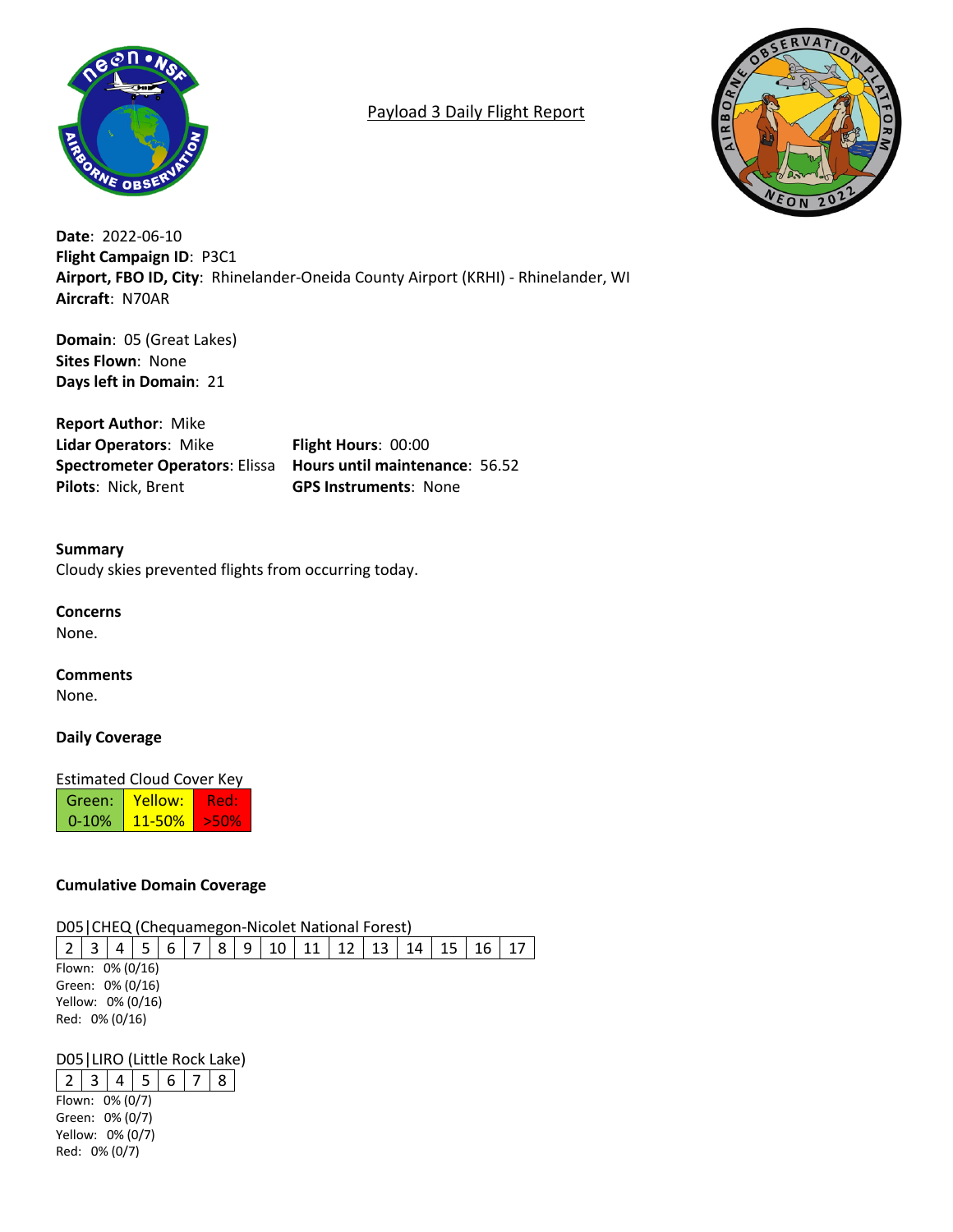## D05|STEI\_TREE\_P1 (Steigerwaldt Land Services and Treehaven Priority 1)

|                                           |  |  |  |  |  |  |  |  | 2   3   4   5   6   7   8   9   10   11   12   13   14   15   16   17   18   19   20   21 |  |
|-------------------------------------------|--|--|--|--|--|--|--|--|-------------------------------------------------------------------------------------------|--|
| $22 \mid 23 \mid 24 \mid 25 \mid 26 \mid$ |  |  |  |  |  |  |  |  |                                                                                           |  |

Flown: 8% (2/25) Green: 8% (2/25) Yellow: 0% (0/25) Red: 0% (0/25)

## D05|STEI\_TREE\_P2 (Steigerwaldt Land Services and Treehaven Priority 2)

<mark>27 | 28 | 29 | 30 | 31 | 32 | 33 | 34 | 35 | 36 | 37 | 38 | 39 | 40 | 41 | 42 | 43 | 44</mark>

Flown: 100% (18/18) Green: 0% (0/18) Yellow: 17% (3/18) Red: 83% (15/18)

## D05|UNDE (University of Notre Dame Environmental Research Center)

|                   | ∽  |    |    |    |  | $\circ$ | 9  | 10 | 11 | 12 | 13 | 14 | 15 | 16 | 18 | 19 |  |  |
|-------------------|----|----|----|----|--|---------|----|----|----|----|----|----|----|----|----|----|--|--|
|                   | วว | 24 | 25 | 26 |  | 28      | 29 |    |    |    |    |    |    |    |    |    |  |  |
| Flown: 0% (0/28)  |    |    |    |    |  |         |    |    |    |    |    |    |    |    |    |    |  |  |
| Green: 0% (0/28)  |    |    |    |    |  |         |    |    |    |    |    |    |    |    |    |    |  |  |
| Yellow: 0% (0/28) |    |    |    |    |  |         |    |    |    |    |    |    |    |    |    |    |  |  |

Red: 0% (0/28)

## **Weather Forecast**

Rhinelander, WI (KRHI, STEI-TREE)

| Sat 6/11      | Sun 6/12      | Mon 6/13          | Tue 6/14      | Wed 6/15      | Thu 6/16              | Fri 6/17      |
|---------------|---------------|-------------------|---------------|---------------|-----------------------|---------------|
| 65°   47°F    | 73°   50°F    | 75° I 59°F        | 87°   69°F    | 86°   58°F    | 81°   58°F            | 79°153°F      |
| 1/1/1<br>Rain | Partly Cloudy | <b>PM Showers</b> | Partly Cloudy | <b>PM</b>     | Sunny                 | Partly Cloudy |
|               |               |                   |               | Thunderstorms |                       |               |
| 0.28 in       | $0$ in        | 0.06 in           | 0 in          | 0.03 in       | 0 <sub>in</sub><br>C. | $0$ in        |
|               |               |                   |               |               |                       |               |

## Boulder Junction, WI (UNDE)